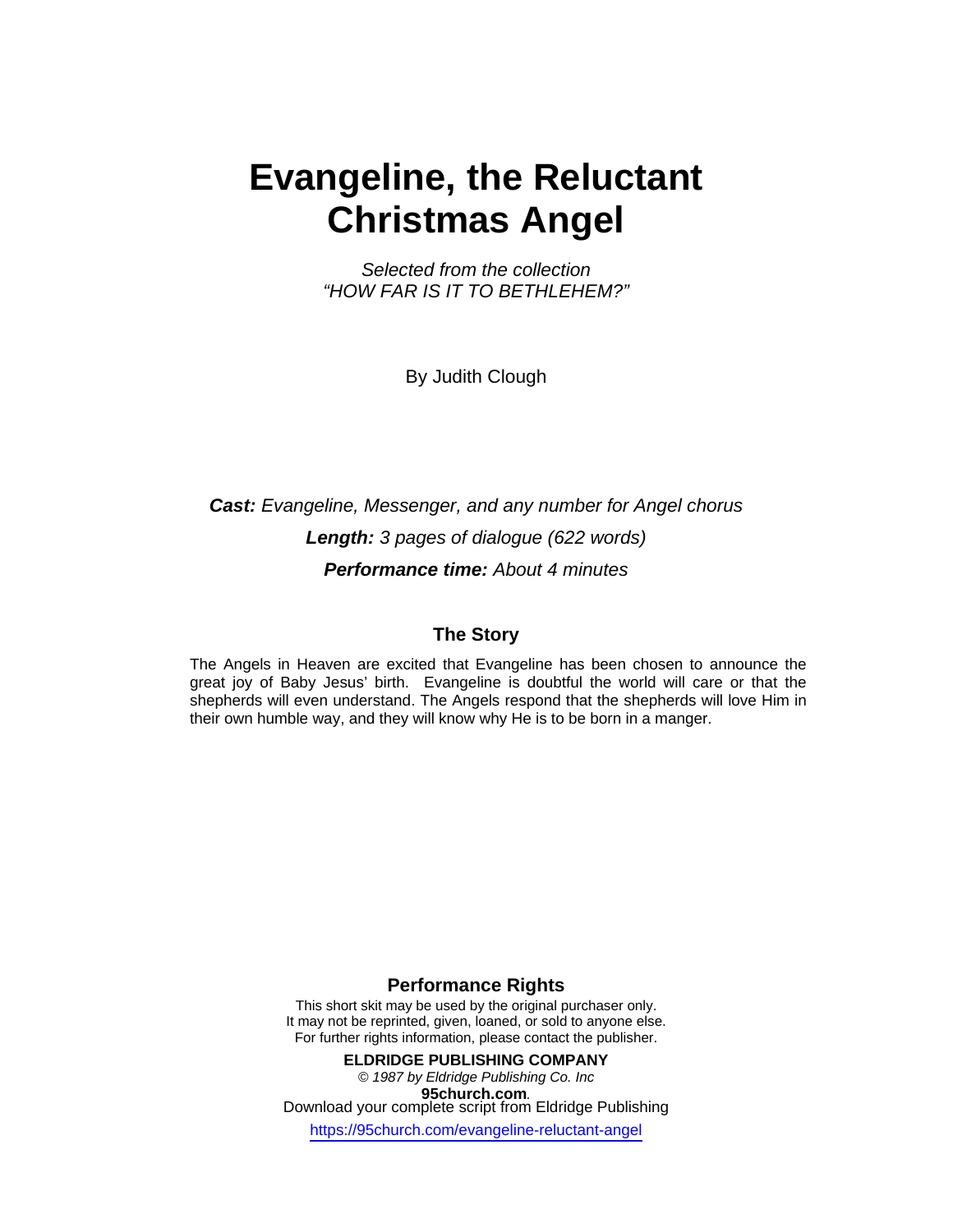## **Evangeline, the Reluctant Christmas Angel**

*(AT RISE: ANGELS enter and take their places as a choir. This is Heaven on the night of Christ's birth and the Angels are very excited. After they are in place, they perform the following routine in synchronization: straighten halo, dust off wings, [which may be the tops of their shoulders] straighten their clothes, and fold their hands in prayer form. They speak as a chorus at all times. Sitting by herself to one side is EVANGELINE, the picture of gloom. Every time the Angels start to sing, she cuts them off. Suggested song: "Glory to God in the Highest" with words by Franny Crosby and music by William B. Bradbury.)* 

ANGELS: Gloria, glory!

We get to tell the story!

Tonight's the night the baby's born

Into a world that's all forlorn.

We get to bend on hovering wing

And to the shepherds God's love sing.

*(Start to sing.)* 

EVANGELINE: *(Cutting THEM off.)* Why are you all so excited? What's the big deal? So a baby is being born. What difference does it make?

ANGELS: *(Shocked.)*

 Oh, my heavens, oh, my stars! Your attitude has started wars! This baby is special, yes, indeed, He fills a very special need. He'll tell all people of God's love And help them to a home above.

#### *(Start to sing.)*

EVANGELINE: *(Cutting THEM off.)* It won't work. People don't understand about love at all. They only care about themselves.